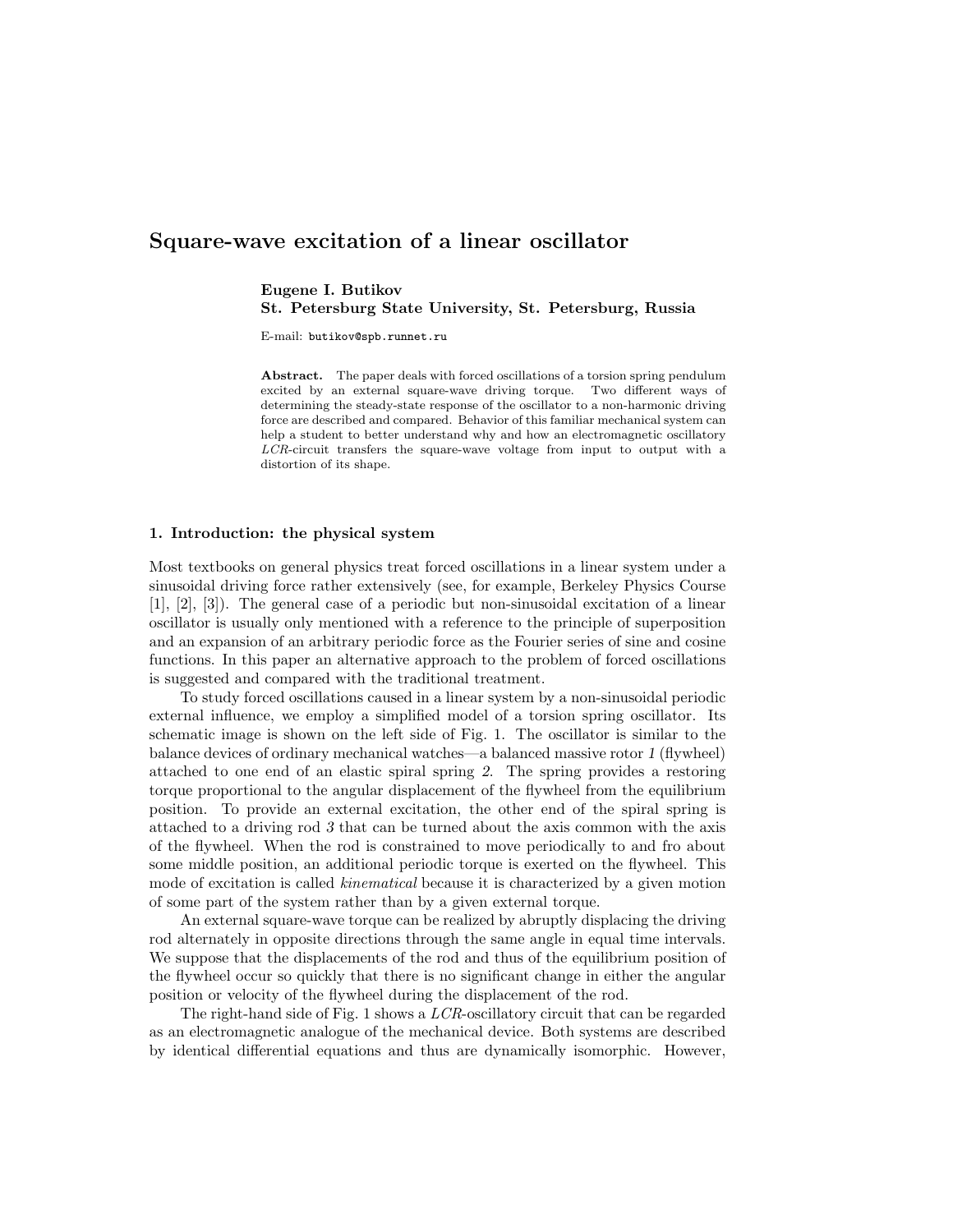

Figure 1. Schematic image of the torsion spring oscillator (left) and its electromagnetic analogue— $LCR$ -oscillatory circuit excited by the square-wave input voltage (right).

the mechanical system has a definite didactic advantage for exploration of forced oscillations because it allows us to observe a direct visualization of motion.

This system is simulated in one of the programs of the educational software package PHYSICS OF OSCILLATIONS developed by the author [4]. All the graphs that illustrate the paper are obtained with the help of this program.

## 2. The differential equation of forced oscillations

When the system is at rest, the rod of the flywheel is parallel to the driving rod and the spring is not strained. The zero point of the dial indicates the central position of the exciting rod (the vertical position in Fig. 1). The angle of deflection  $\varphi$  indicates the momentary position of the flywheel. When the rod is deflected from the vertical position through an angle  $\phi$ , the spiral spring is twisted from its unstrained state through the angle  $\varphi - \phi$ . The spring then exerts a torque  $-D(\varphi - \phi)$  on the flywheel. where  $D$  is the torsion spring constant. Thus, the differential equation of rotation of the flywheel, whose moment of inertia about the axis of rotation is  $I$ , is given by

$$
I\ddot{\varphi} = -D(\varphi - \phi). \tag{1}
$$

We transfer  $-D\varphi$  (the part of the elastic torque which is proportional to  $\varphi$ ) to the left side of Eq.  $(1)$ , divide the resulting equation by  $I$ , and introduce the value  $\omega_0 = \sqrt{D/I}$ , whose physical meaning is the frequency of natural oscillations in the absence of friction. Thus we obtain:

$$
\ddot{\varphi} + \omega_0^2 \varphi = \omega_0^2 \phi. \tag{2}
$$

The right-hand side  $\omega_0^2 \phi$  of this equation can be treated as an external torque (divided by  $I$ ) caused by the displacement of the driving rod from its central position through an angle  $\phi$ . We let the instantaneous displacements of the rod occur alternately to the right and to the left after the lapse of equal time intervals  $T/2$ , so that  $T$  is the full period of the external non-sinusoidal action, repeated indefinitely. In the presence of viscous friction, a term  $2\gamma\dot{\varphi}$  proportional to the angular velocity  $\dot{\varphi}$  should be added to Eq. (2), in which the damping constant  $\gamma$  characterizes the strength of viscous friction in the system:

$$
\ddot{\varphi} + 2\gamma \dot{\varphi} + \omega_0^2 \varphi = \begin{cases} \omega_0^2 \phi_0, & (0, T/2), \\ -\omega_0^2 \phi_0, & (T/2, T). \end{cases}
$$
(3)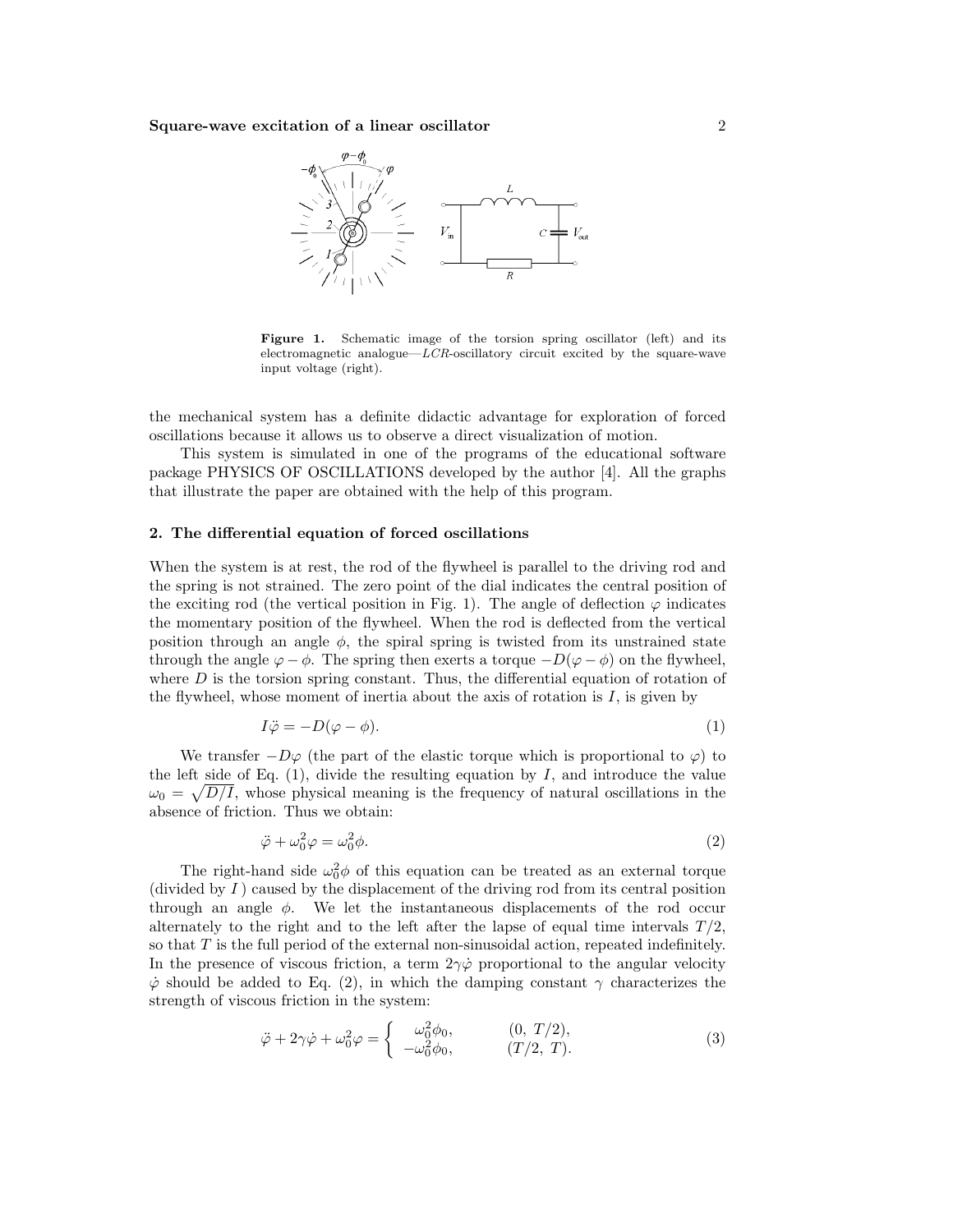Forced oscillations of the electric charge  $q$  stored in a capacitor of a resonant series  $LCR$ -circuit (see the right-hand side of Fig. 1) excited by a square-wave input voltage  $V_{\text{in}}(t)$  obey the same differential equation as does the forced oscillation of a mechanical torsion spring oscillator excited by periodic abrupt changes of position of the driving rod:

$$
\ddot{q} + 2\gamma \dot{q} + \omega_0^2 q = \omega_0^2 CV_{\rm in}(t). \tag{4}
$$

In this equation  $\omega_0$  is the natural frequency of oscillations of charge in the circuit in the absence of resistance. It depends on the capacitance  $C$  of the capacitor and the inductance L of the coil:  $\omega_0 = 1/\sqrt{LC}$ . The damping constant  $\gamma = R/(2L)$ characterizes the dissipation of electromagnetic energy occurring in a resistor whose resistance is  $R$  (see, for example, Ref. [3], Chapter 8).

Because of this similarity, the mechanical system described above enables us to give a very clear explanation for transformation of the square-wave input voltage  $V_{\text{in}}(t) = \pm V_0$  into the output voltage  $V_{\text{out}}(t) = V_C(t) = q/C$  (voltage across the capacitor  $C$ ), whose time dependence differs considerably from the piecewise constant input voltage. The output voltage  $V_C(t)$  is analogous to the angular displacement  $\varphi(t)$ of the rotor, while the alternating electric current  $I(t) = \dot{q}(t)$  in the circuit is analogous to the angular velocity  $\dot{\varphi}(t)$ . However, some caution is necessary in interpreting the analogy between the mechanical oscillator and the electric LCR-circuit with respect to the energy transformations [5].

## 3. Harmonics of the driving force and of the steady-state response

Because of friction, natural oscillations of the flywheel gradually damp out, and a steady-state periodic motion of the flywheel is eventually established with a period equal to the period T of the driving force. The greater the decay time,  $\tau = 1/\gamma$ , of natural oscillations, the longer the duration of this transient process.

In the case of a sinusoidal driving torque, the steady-state oscillations of the flywheel acquire not only the period of the external action but also the same sinusoidal time dependence. However, a periodic driving force whose time dependence is something other than a pure sinusoid, produces a steady-state response which has the same period but whose time dependence differs from that of the driving force.

We consider below two different ways of determining the steady-state response of the oscillator to a non-harmonic square-wave driving force. One (traditional) way is based on decomposition of the external force time dependence in a Fourier series, i.e., on the representation of this force as a superposition of sinusoidal components (harmonics). Because the differential equation of motion for the spring oscillator is linear, each sinusoidal component of the driving torque (the *input harmonic*) produces its own sinusoidal response of the same frequency in the motion of the flywheel (the output harmonic), whose amplitude and phase can be calculated separately. The corresponding formulas are the same as for the familiar case of monoharmonic excitation (see, for example, [1], [3], or [6]). The net steady-state forced motion of the flywheel can be found as a superposition of these individual responses. Since the relative contributions of harmonic components to this response differ from their contributions to the driving force, the graph of motion of the flywheel has a different shape than that of the driving rod.

In particular, it may occur that one of the input harmonics with relatively small amplitude induces an especially large amplitude in the output oscillations. Such is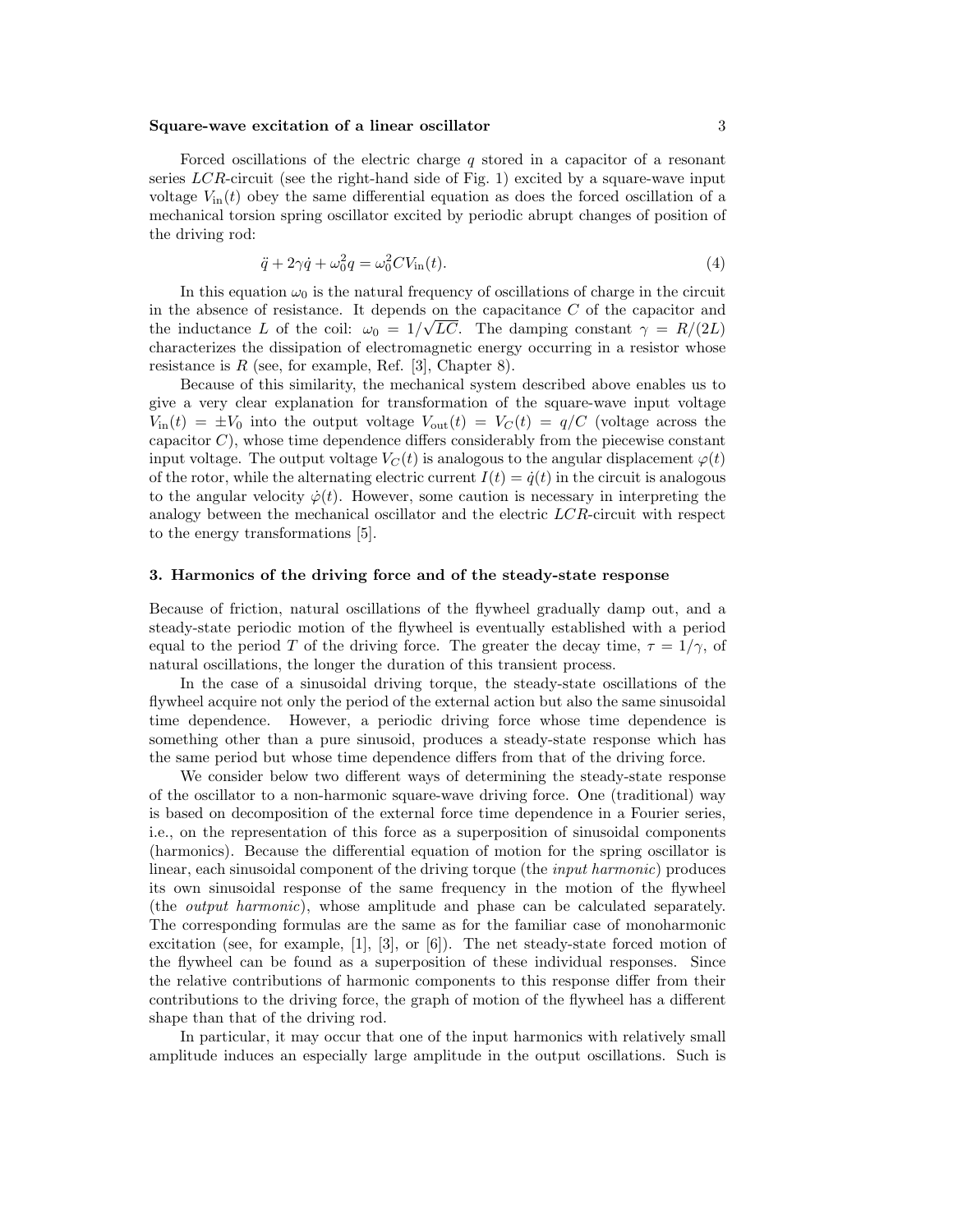the case when the frequency of this harmonic is close to the natural frequency  $\omega_0$ of the oscillator since forced oscillations caused by this sinusoidal force occur under conditions of resonance. On the other hand, the relative contributions of the input harmonics whose frequencies lie far from the maximum of the resonance curve, are considerably attenuated in the output oscillations. The oscillator responds selectively to sinusoidal external forces of different frequencies. The phenomenon of resonance occurs only if the input spectrum contains a harmonic component whose frequency is close to the natural frequency of the oscillator.

Differences between the time dependence of output steady oscillations and that of the input driving force (distortions of the signal from input to output) are caused not only by changes in the relative amplitudes of different harmonics but also by changes in their phases from input to output. In the case of weak damping the dependence of phase on frequency is nearly a step-function. Specifically, all harmonic components whose frequencies  $\omega_k = k\omega = (2\pi/T)k(T - \text{driving period})$  are lower than the natural frequency  $\omega_0$ , contribute to the output oscillations of the flywheel nearly in the same phases as they do to the input driving force. But harmonics whose frequencies  $\omega_k$  are higher than the natural frequency contribute to the output oscillations with nearly inverted phases. The sinusoidal component whose frequency equals  $\omega_0$  lags in phase by  $\pi/2$  behind the corresponding harmonic in the spectrum of the driving force.

The analytic expression for Eq. (3) in which the square-wave right-hand side has been Fourier decomposed has the following form:

$$
\ddot{\varphi} + 2\gamma \dot{\varphi} + \omega_0^2 \varphi = \sum_{k=1,3,5...}^{\infty} \frac{4\phi_0 \omega_0^2}{\pi k} \sin \omega_k t.
$$
 (5)

The Fourier series of the square-wave external force in Eq. (3) contains only oddnumber harmonics with frequencies  $\omega_k = k\omega$   $(k = 1, 3, 5, \dots)$ , where  $\omega = 2\pi/T$  is the frequency of the driving force. We note that the amplitudes of harmonics of the square-wave function decrease rather slowly, as  $1/k$ , with the increase of their index k and their frequency  $\omega_k$ : The frequency spectrum of the square-wave driving force is rich in harmonics.

For each sinusoidal term in the right-hand side of Eq. (5) the periodic particular solution is given by commonly known expressions (see, for example, [6]). Adding these solutions, we get the following time dependence of the angular displacement,  $\varphi(t)$ , for steady-state forced oscillations under the square-wave excitation:

$$
\varphi(t) = \sum_{k=1,3,5...}^{\infty} \frac{4\phi_0}{\pi k} \frac{\omega_0^2}{\sqrt{(\omega_0^2 - \omega_k^2)^2 + 4\gamma^2 \omega_k^2}} \sin(\omega_k t + \alpha_k),\tag{6}
$$

where the phases  $\alpha_k$  of the individual harmonics are determined by

$$
\tan \alpha_k = \frac{2\gamma\omega_k}{\omega_k^2 - \omega_0^2}.\tag{7}
$$

Equations (6) and (7) display clearly the above discussed peculiarities of the oscillator response to the square-wave driving action of the rod. A resonant response from the oscillator occurs each time the denominator in one of the terms of the sum in Eq. (6) is minimal, that is, when the frequency  $\omega_k$  of one of the harmonics of the external force is equal to the resonant frequency  $\omega_{\text{res}}$  of the oscillator:

$$
\omega_{\rm res} = \sqrt{\omega_0^2 - 2\gamma^2} \approx \omega_0 \left( 1 - \frac{\gamma^2}{\omega_0^2} \right).
$$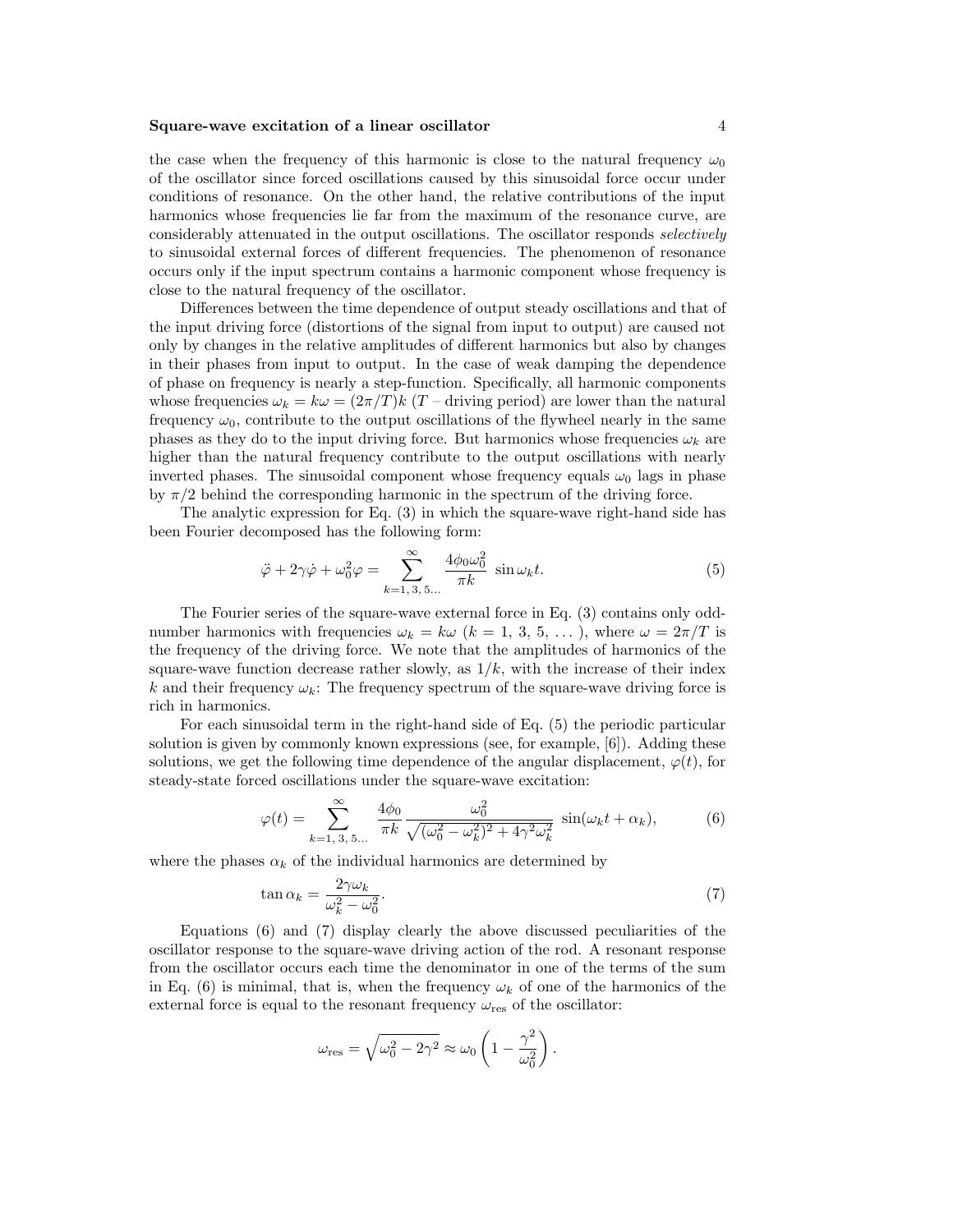The latter approximate expression for  $\omega_{res}$  is valid for a weakly damped oscillator  $(\gamma \ll \omega_0)$ , whose quality factor Q is large  $(Q = \omega_0/2\gamma \gg 1)$ . Since the fractional difference between  $\omega_{\text{res}}$  and  $\omega_0$  is of the second order in the small parameter  $\gamma/\omega_0 =$  $1/(2Q)$ , in most cases of practical importance we need not distinguish the resonant frequency from the natural one and can assume that  $\omega_{\text{res}} = \omega_0$ . For  $\omega_k < \omega_0$  Eq. (7) yields  $\alpha_k \approx 0$ , which means that the corresponding harmonic contributes to the output oscillations in the same phase as to the input square-wave force. On the contrary, for  $\omega_k > \omega_0$  Eq. (7) yields  $\alpha_k \approx -\pi$ , and this harmonic component enters into the output oscillations with the inverted phase.



Figure 2. Transformation of the spectrum of the input square-wave external torque into the spectrum of steady-state output oscillations (see text for detail).

Figure 2 illustrates the transformation of the input spectrum of an external square-wave force into the output spectrum of the steady-state response of the oscillator for the case in which the driving period equals three natural periods. Since the third harmonic occurs under the maximum of the resonance curve (see the left upper corner in Fig. 2), this harmonic dominates in the output spectrum. The timedependent graphs of the input and output harmonics and of their sums are shown in the right lower part of Fig. 2.

When the frequency of the *sinusoidal* external force is slowly varied, the resonant steady-state response of the oscillator can occur at only one value of the driving frequency  $\omega = \omega_{\text{res}}$ , the resonant frequency of the oscillator. In other words, in the case of sinusoidal excitation there is only one resonance, and it occurs when the driving period T equals the natural period  $T_0$  of the oscillator. However, in the case of the square-wave excitation, resonance occurs each time the driving period  $T$  is an oddnumber multiple of the natural period  $T_0$  of the oscillator, that is, when  $T = (2n+1)T_0$ , where  $n = 0, 1, 2, \ldots$  Resonances, for which  $n \geq 1$ , occur when the frequency of one of the odd harmonics of the driving torque approaches the resonant frequency of the oscillator. Each resonance corresponds to a certain harmonic in the input spectrum.

Generalizing, we note that a linear oscillator with a sharp resonance curve (and given resonant frequency) appreciably responds only to a certain single harmonic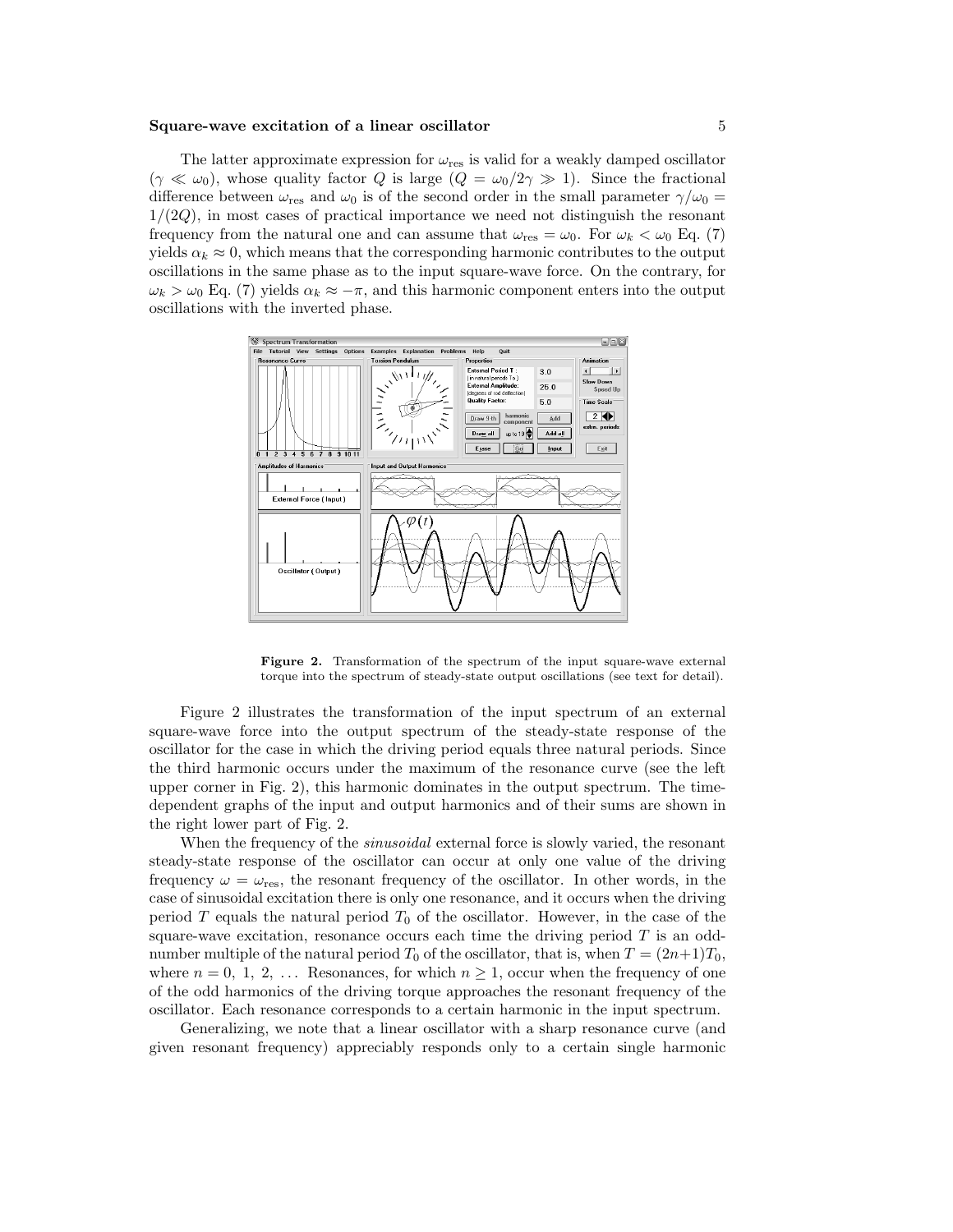component of an arbitrarily complex external force. In this respect such an oscillator can be regarded as a spectral instrument, which selects a definite spectral component of an external action. That is, if we cause the natural frequency of oscillator to "sweep" through a range of frequencies, such oscillator responds resonantly each time its natural frequency coincides with one of the harmonic frequencies in the Fourier expansion of the external force. In other words, a sweep-frequency oscillator with a large quality factor provides us with a means by which a complex periodic input can be *physically* decomposed into its Fourier components.

The mathematical representation of the square-wave function in the right-hand side of Eq. (3) is not unique. The function can be represented as a sum of other functions in many different ways. That is, it is possible to express the external action either as a Fourier series of sine and cosine functions or as a series of other complete sets of functions. From the mathematical point of view, all such decompositions are equally valid. The usefulness of the Fourier decomposition in the case under consideration is associated with physics. It is related to the capability of a linear harmonic oscillator to perform this decomposition physically. When the phenomenon of resonance is used as a means of experimental investigation, only the Fourier representation of the analyzed complex process is adequate and expedient.

# 4. Forced oscillations as natural oscillations about the alternating equilibrium positions

Another way to obtain an analytic solution to the differential equation of motion (3) for steady-state oscillations forced by the square-wave external torque is based on viewing the steady-state motion as a sequence of free oscillations, which take place about an equilibrium position that periodically alternates between  $+\phi_0$  and  $-\phi_0$ . For the first half-cycle, from  $t = 0$  to  $T/2$ , the general form of the dependence of  $\varphi(t)$  on t can be written as:

$$
\varphi(t) = \phi_0 + Ae^{-\gamma t} \cos(\omega_1 t + \theta), \qquad (0, T/2), \tag{8}
$$

where  $\omega_1 =$ p  $\omega_0^2 - \gamma^2$  is the frequency of damped natural oscillations, and A and  $\theta$ are arbitrary constants of integration determined by conditions at the beginning of the half-cycle. During the next half-cycle  $(T/2, T)$  the time dependence of  $\varphi(t)$  has the form:

$$
\varphi(t) = -\phi_0 - Ae^{-\gamma(t - T/2)}\cos(\omega_1(t - T/2) + \theta), \qquad (T/2, T), \quad (9)
$$

where the constants A and  $\theta$  have the same values as they do in Eq. (8). These values follow from the fact that, in steady-state oscillations, the graph of time dependence during the second half-cycle must be the mirror image of the graph for the first halfcycle, shifted by  $T/2$  along the time axis. This relationship is clearly seen in Fig. 3, where the graphs correspond to  $T = 3T_0$ .

The constants A and  $\theta$  for any given values of T,  $\phi_0$ , and  $\gamma$  can be calculated from the condition that during the instantaneous change in the position of the driving rod at  $t = T/2$  the angular deflection and the angular velocity of the flywheel do not change. In other words, we should equate the right-hand sides of Eqs. (8) and (9) and their time derivatives at  $t = T/2$ . These conditions give us two simultaneous equations for A and  $\theta$ . Solving the equations we find:

$$
\tan \theta = -\frac{e^{-\gamma T/2}[\omega_1 \sin(\omega_1 T/2) + \gamma \cos(\omega_1 T/2)] + \gamma}{e^{-\gamma T/2}[\omega_1 \cos(\omega_1 T/2) - \gamma \sin(\omega_1 T/2)] + \omega_1}
$$
(10)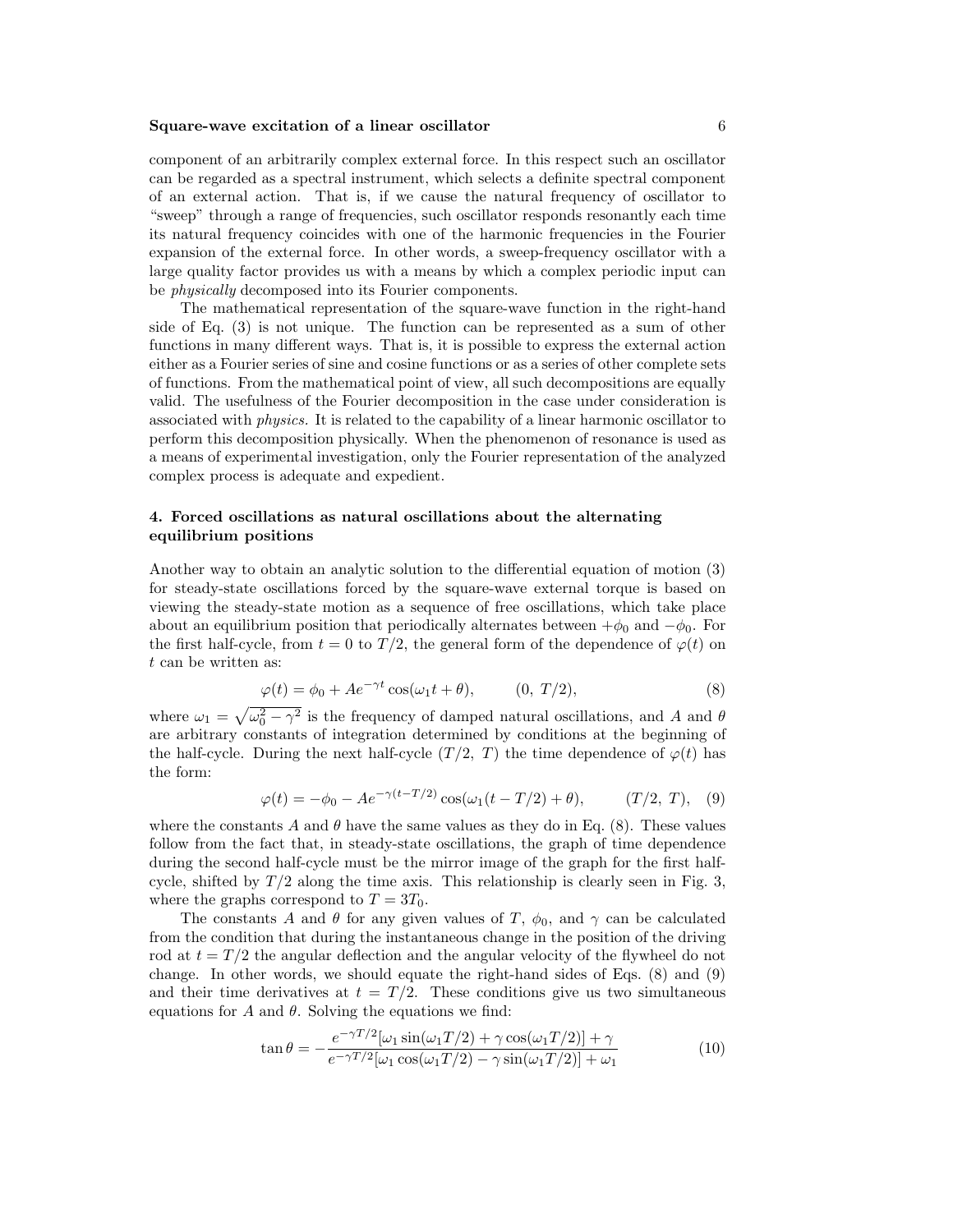

Figure 3. Graphs of the time dependence of the deflection angle and the angular velocity at resonant steady-state oscillations for  $T = 3T_0$ .

and

$$
A = -\frac{2\phi_0}{e^{-\gamma T/2}\cos(\omega_1 T/2 + \theta) + \cos\theta}.\tag{11}
$$

Equations  $(8)-(11)$  describe the steady-state motion only during the time interval from 0 to  $T$ . That is, if we substitute a value of  $t$  greater than  $T$  into these equations, they do not give the correct value for  $\varphi(t)$ . Nevertheless, we can find the value of  $\varphi(t)$  for an arbitrary t by taking into account that  $\varphi(t)$  is a periodic function of t:  $\varphi(t+T) = \varphi(t)$ . Thus, having obtained the graph of  $\varphi(t)$  for the time interval [0, T], we can simply translate the graph to the adjacent time intervals  $[T, 2T]$ ,  $[2T, 3T]$ , and so on.



Figure 4. Damped oscillations about alternating displaced equilibrium positions at resonant steady-state oscillations for  $T = 7T_0$ .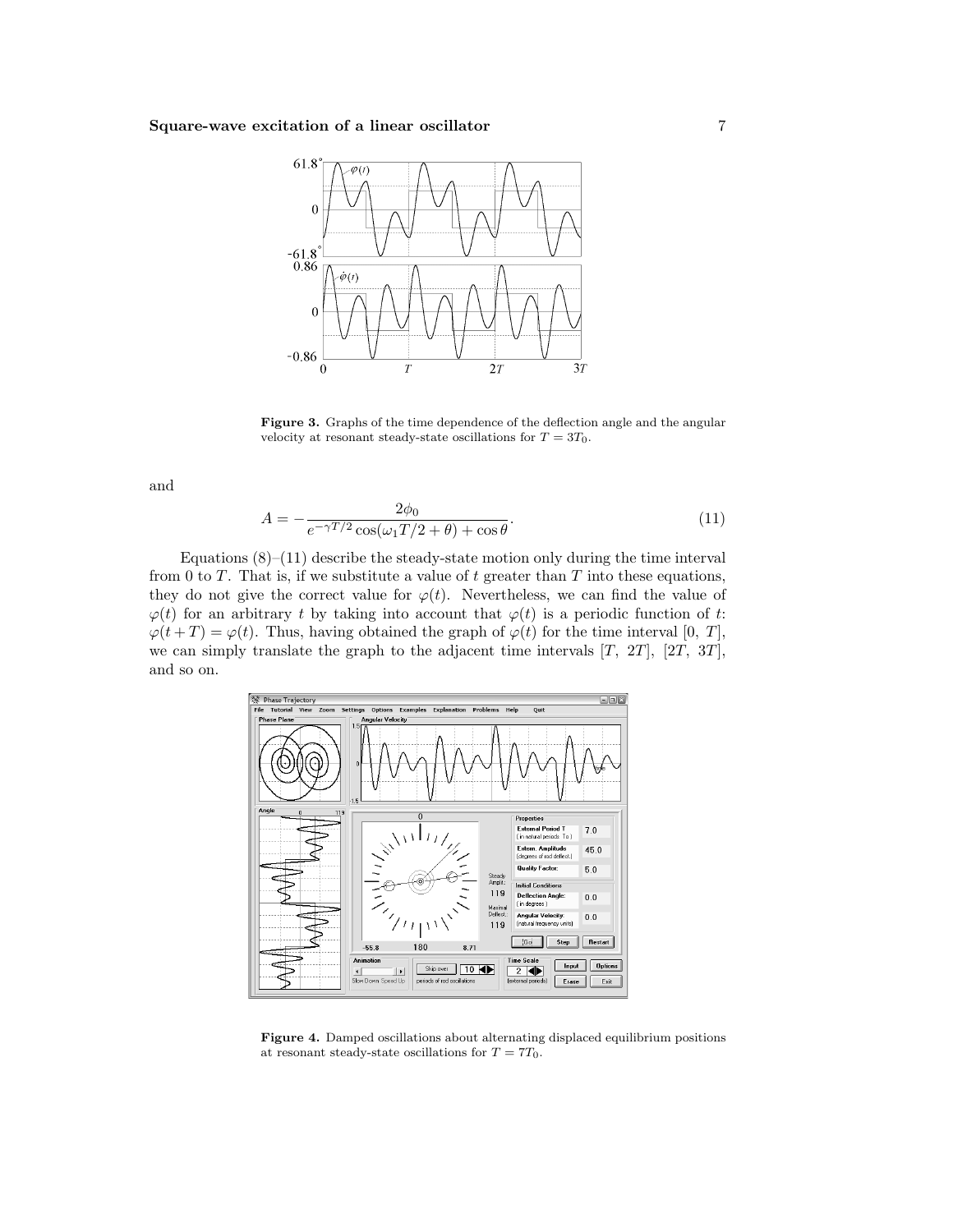The treatment of forced oscillations as natural oscillations about alternating equilibrium positions provides especially clear explanation of a rather complex behavior of the oscillator under the square-wave force whose period is considerably longer than the natural period. Figure 4 shows the screen image displayed by the computer program [4] simulating the steady-state forced oscillations at  $T = 7T_0$  and relatively strong friction  $(Q = 5)$ . The upper left-hand part of the screen shows the phase trajectory. The graph that displays the time dependence of the angular deflection is situated below the phase trajectory. The time axis of this graph is directed vertically down. Such an arrangement of the time-dependent graphs and the phase trajectory facilitates comparing the graphs of the angular position and velocity with the motion of the representing point along the phase trajectory. We see clearly how after each in turn abrupt displacement of the driving rod, the flywheel makes several natural oscillations of gradually diminishing amplitude about the new equilibrium position. These natural oscillations replace both abrupt fronts of each rectangular impulse distorting thus its shape from input to output.

#### 5. Transient processes under the square-wave external torque

The above treatment of forced oscillations excited by a square-wave external torque as natural oscillations about alternating equilibrium positions enables us to clearly understand many characteristics of both steady-state oscillations and transient processes. In particular, it clarifies the physical reason for the resonant growth of the amplitude when the period of the driving force equals the natural period of the oscillator or some odd-number multiple of that period.

Suppose that before the external square-wave torque is applied, the oscillator has been at rest in its equilibrium position,  $\varphi = 0$ . When, at  $t = 0$ , the driving rod abruptly turns into a new position,  $\phi_0$ , the flywheel, initially at rest, begins to execute damped natural oscillations about the new equilibrium position at  $\phi_0$  with the frequency  $\omega_1 \approx \omega_0$ . This oscillation begins with an initial velocity of zero. As long as the rod remains at  $\phi_0$ , the time dependence of the angular displacement of the flywheel,  $\varphi(t)$ , is

$$
\varphi(t) = \phi_0 - \phi_0 \exp(-\gamma t) \cos \omega_0 t.
$$

That is, the flywheel, starting out with  $\varphi = 0$  at  $t = 0$ , passes through the equilibrium position  $\varphi = \phi_0$  when  $\omega_0 t = \pi/2$ , and reaches its extreme deflection of nearly  $\varphi = 2\phi_0$  at  $\omega_0 t = \pi$ . (Damping prevents it from quite reaching  $\varphi = 2\phi_0$ .) If  $T = T_0$ , the flywheel arrives at the extreme point  $\varphi \approx 2\phi_0$  (and its angular velocity becomes zero) just at the moment  $t = T/2$ , when one half of the driving period has elapsed. At this moment the rod instantly moves to the new position  $-\phi_0$ , and the next half-cycle  $(T/2, T)$  of the natural oscillation starts again with an angular velocity of zero, but its initial angular displacement from the new central point is nearly  $3\phi_0$ . This value is nearly  $2\phi_0$  greater than in the preceding half-cycle. It would be exactly  $2\phi_0$  greater in the absence of friction, and the amplitude of oscillation would increase by the value  $4\phi_0$  during each full cycle of the external force, provided the driving period equals the natural period of the oscillator (or some odd-number multiple of that period).

In a real system such an unlimited growth of the amplitude linearly with time is impossible because of friction. The growth of the amplitude is approximately linear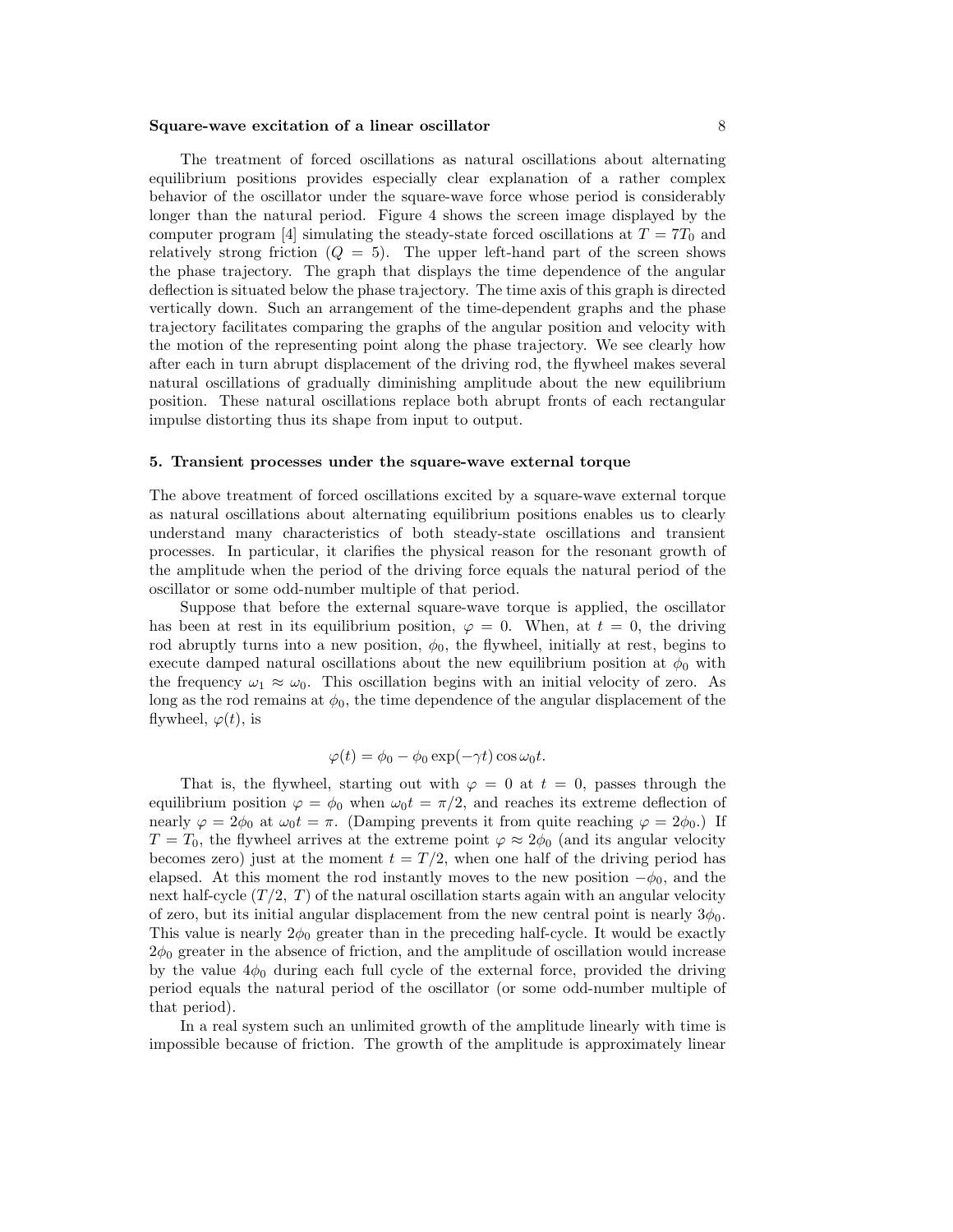during the initial stage of the transient process. This resonant growth gradually decreases, and steady-state oscillations are eventually established, during which the increment of the amplitude occurring at every instantaneous displacement of the driving rod is nullified by an equal decrement caused by viscous friction during the intervals between successive jumps.

Such a process of gradual growth of the amplitude, which eventually results in oscillations of a constant amplitude, is depicted very clearly by the phase trajectory shown in left-hand upper corner of Fig. 5. Its first section is a portion of a spiral that starts at the origin of the phase plane and winds around a focus located at the point  $(+\phi_0, 0)$ . The next section is a segment of a similar spiral that winds around the symmetrical point  $(-\phi_0, 0)$ .



Figure 5. Graphs of the time dependence of the position angle and of the angular velocity, together with the phase diagram, for the transient process of excitation from equilibrium for resonance occurring at  $T = 3T_0$ .

If the period of excitation  $T$  equals an odd-numbered multiple of the natural period  $T_0$ , the transition from one spiral to the adjoining spiral (centered at the other focus) occurs at a maximal distance along  $\varphi$ -axis from the new focus. As a result, the new loop of the phase trajectory turns out to be larger than the preceding one. Such untwisting of the phase trajectory continues at a decreasing rate until the expansion of loops due to the alternation of the foci is nullified by their contraction caused by viscous friction. Eventually a closed phase trajectory is formed which corresponds to steady-state oscillations. This curve has a central symmetry about the origin of the phase plane. It consists of two branches each representing damped natural oscillations about one of the two alternating symmetrical equilibrium positions. For  $T = 7T_0$  such a closed phase trajectory is shown in Fig. 4 (left-hand upper corner).

Any transient process in a linear system can be represented as a superposition of the periodic solution to Eq. (3) that describes the steady-state oscillations, and a solution of the corresponding homogeneous equation (with the right-hand side equal to zero) that describes the damped natural oscillations. The simulation program [4] displays such a decomposition of the transient process if the corresponding option is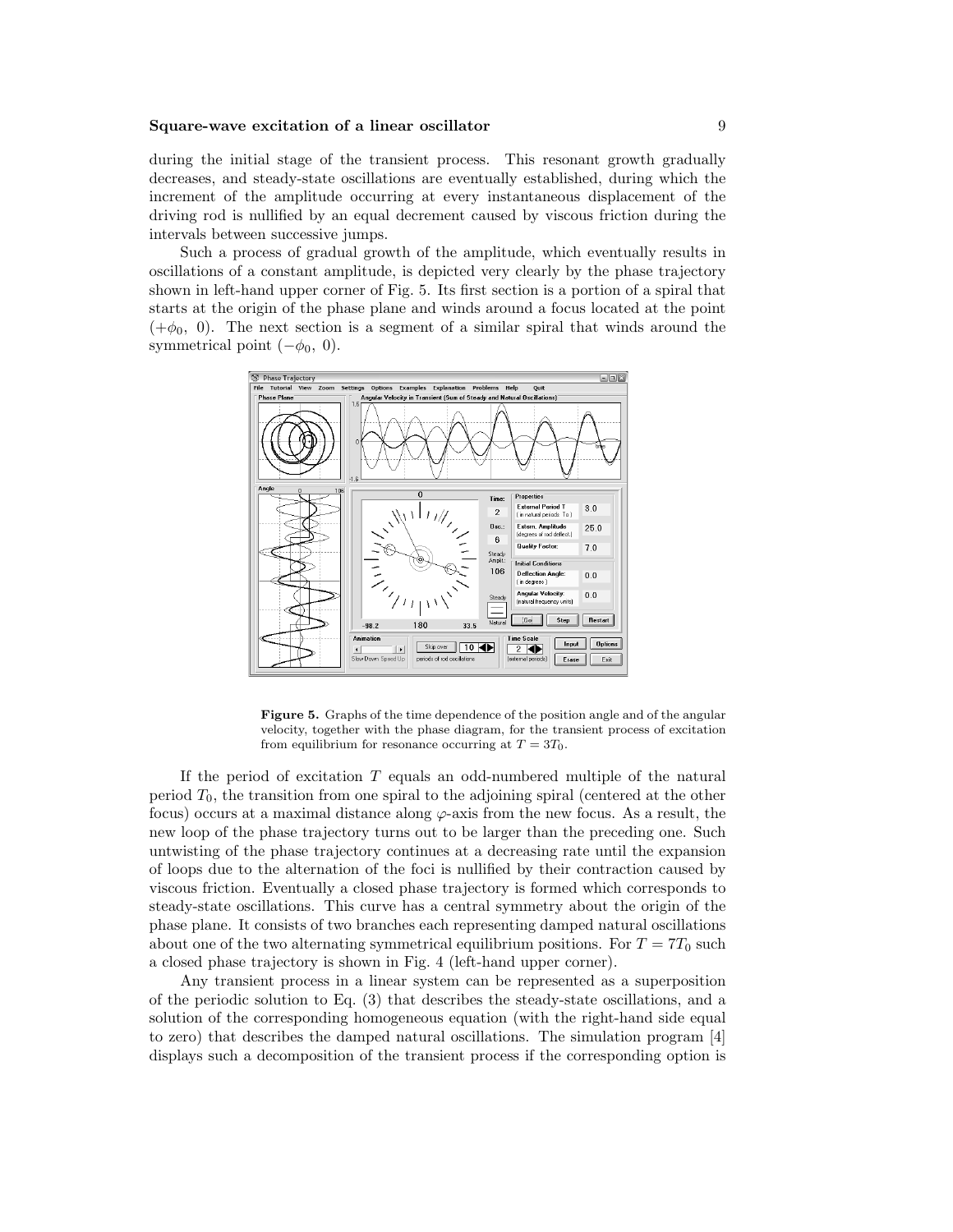chosen (see Fig. 5). One more example of such a decomposition in which the graph of damped natural oscillations is singled out especially clearly is given by Fig. 6 (curve 2 corresponds to the contribution of natural oscillations).



(external period 7.0, amplitude 45.0 degrees, quality 7.0, zero initial conditions)

Figure 6. Graphs of the angular position (upper part) and velocity (lower part) showing the decomposition of the transient (curve 1) onto the damping natural oscillations (curve 2) and the periodic steady-state oscillations (curve 3).

# 6. Estimation of the amplitude of steady oscillations

Next we evaluate the maximal angular displacement,  $\varphi_m$ , attained in the steady-state oscillations. The value  $\varphi_m$  certainly can be found from exact Eqs. (8)–(11). However, such a calculation is rather complicated. Using the simple arguments suggested in the previous sections, we can avoid tedious calculations, at least for some special cases.

We consider first the main resonance in which the driving period equals the natural period:  $T = T_0$ . The closed phase trajectory for the steady-state oscillation consists in this case of a single loop intersecting the  $\varphi$ -axis at the extreme points  $-\varphi_m$ and  $\varphi_m$ . The angular separations of these points from the equilibrium position at  $\phi_0$  equal  $\varphi_m + \phi_0$  and  $\varphi_m - \phi_0$  on the left and right sides of  $\phi_0$  respectively. The upper part of the phase trajectory is a half-loop of a spiral whose focus is at the point  $+\phi_0$ . While the representative point passes along this upper half-loop from  $-\varphi_m$  to  $\varphi_m$ , the oscillator executes one half of a period of damped natural oscillation about the equilibrium position  $\phi_0$ . When the oscillator reaches this extreme point. the equilibrium position switches to the focus  $-\phi_0$ , and the representative point then passes along the lower half-loop, thus closing the phase trajectory of the steady-state motion.

The relative decrease of the amplitude because of viscous friction during one half of the natural period  $(t = T_0/2)$  equals  $\exp(-\gamma T_0/2)$ . So the left and right extreme separations from  $\phi_0$  for the upper half-loop are related to one another through this exponential factor giving the frictional decay for a half-cycle:

$$
(\varphi_m + \phi_0) \exp(-\gamma T_0/2) = \varphi_m - \phi_0. \tag{12}
$$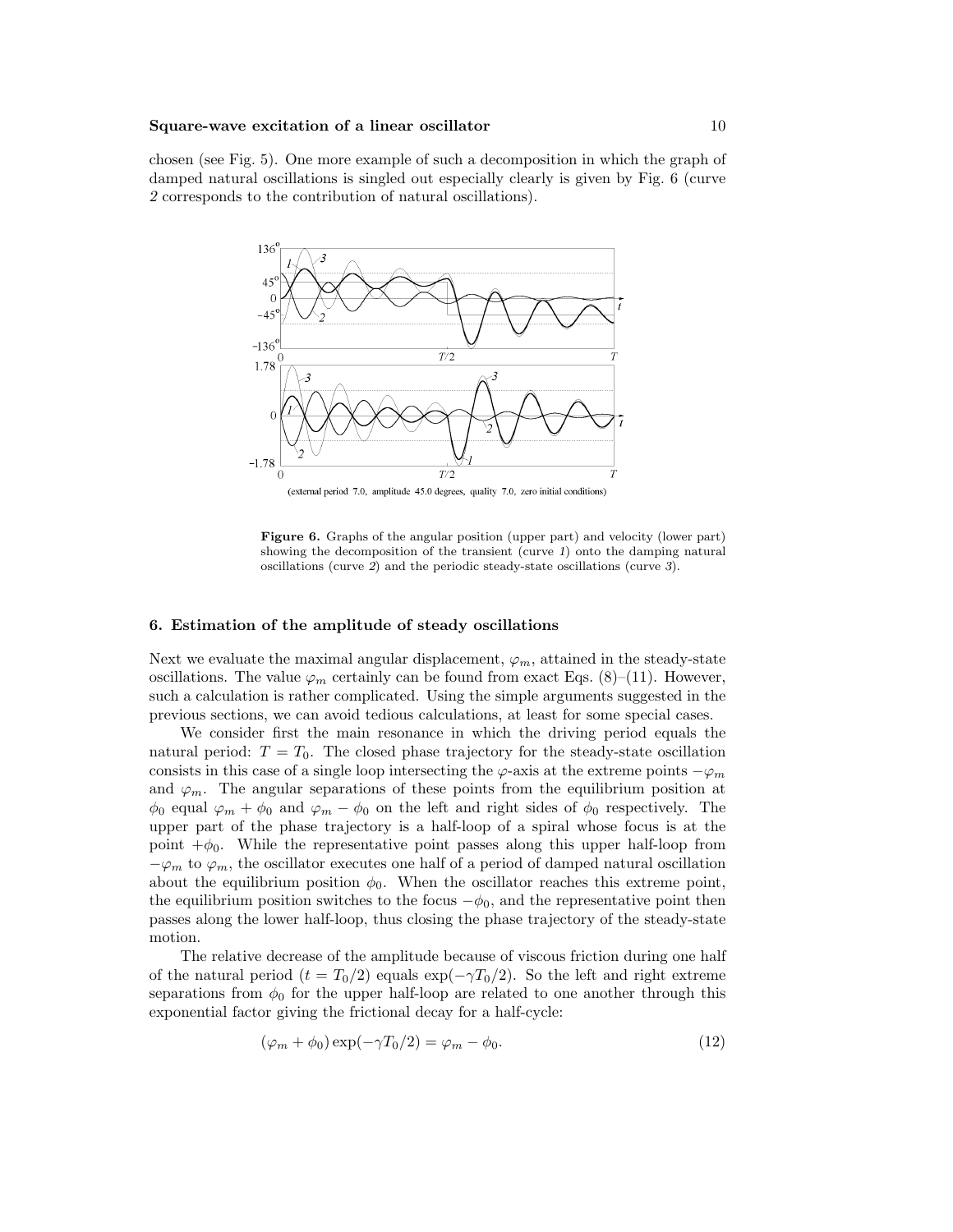For the case in which  $\gamma \ll \omega_0$ , that is,  $\gamma T_0 \ll 1$  (oscillator with relatively weak friction), we can assume  $\exp(-\gamma T_0/2) \approx 1 - \gamma T_0/2$ . Using this approximation in Eq. (12) and solving for  $\varphi_m$ , we obtain the desired estimate:

$$
\varphi_m \approx \phi_0 \frac{2}{\gamma T_0/2} = \frac{4}{\pi} Q \phi_0. \tag{13}
$$

The product of the damping constant  $\gamma$  and the natural period  $T_0$  is expressed here in terms of the quality factor  $Q = \omega_0/2\gamma$ .

Equation (13) shows that for resonance induced by the fundamental harmonic of the square-wave external torque  $(T = T_0)$  the amplitude of steady-state oscillation is approximately Q times greater than the amplitude  $(4/\pi)\phi_0$  of this harmonic in the square-wave motion of the rod. (See Eq. (5).) The same conclusion can be reached from a spectral approach to the treatment of stationary forced oscillations.

Through a similar (though more complicated) calculation we can evaluate the maximal displacement in steady-state oscillations for any of the higher resonances when the period of the square-wave external torque is an odd multiple of the natural period. When the driving period is an even-numbered multiple of  $T_0$ , the maximal displacement of the flywheel in steady-state forced oscillations cannot exceed  $2\phi_0$ . We can easily see this from the shape of the corresponding phase trajectory: each of its two symmetrical halves consists of an integral number of shrinking loops of a spiral winding around one of the foci  $\phi_0$  and  $-\phi_0$ . Figure 7 shows this kind of the phase trajectory and the time-dependent graphs for a special case in which  $T = 4T_0$ . For  $T = 2T_0$ , one complete cycle of the natural oscillation occurs while the equilibrium position is displaced to one side. In the absence of friction both closed loops of the steady-state phase trajectory meet at the origin of the phase plane, and the magnitude  $\varphi_m$  of the maximal displacement on each side of the zero point just equals  $2\phi_0$ . Friction causes the loops to shrink, and the maximal displacement  $\varphi_m$  becomes somewhat less than  $2\phi_0$ .

For high frequencies of the external force, when the square-wave period  $T$  of the driving rod is very short compared to the natural period  $T_0$  of the oscillator, in steadystate motion the flywheel executes only small vibrations about the mid-point  $\varphi = 0$ . The period of these vibrations is the same as that of the driving rod. They occur in the opposite phase with respect to the rod motion, and their amplitude is small compared to the amplitude  $\phi_0$  of the rod.

Since the flywheel moves little while the position of the rod is fixed at either  $\phi_0$  or  $-\phi_0$ , we can consider the torque of the spring exerted on the flywheel as nearly constant during the intervals between successive jumps of the rod. Therefore the graph of the angular velocity consists of nearly rectilinear segments. Each segment corresponds to the rotation of the flywheel in one direction with a uniform angular acceleration  $\omega_0^2 \phi_0$ caused by the constant torque of the strained spring. After each succeeding jump the acceleration changes sign, remaining nearly the same in magnitude. In the graph of the angular velocity the straight segments join to form a saw-toothed pattern of isosceles triangles. The corresponding graph of the angular displacement is formed by adjoining parabolic segments alternating after each half of the driving period. We can easily find the height of these segments, that is, the maximal displacement  $\varphi_m$ , by calculating the angular path of the rotor as it moves with a constant angular acceleration  $\omega_0^2 \phi_0 = 4\pi^2 \phi_0/T_0^2$  from the zero point of the dial to  $\varphi_m$  during a quarter driving period  $T/4$ :  $\varphi_m \approx (\pi^2/8)(T/T_0)^2 \phi_0$ .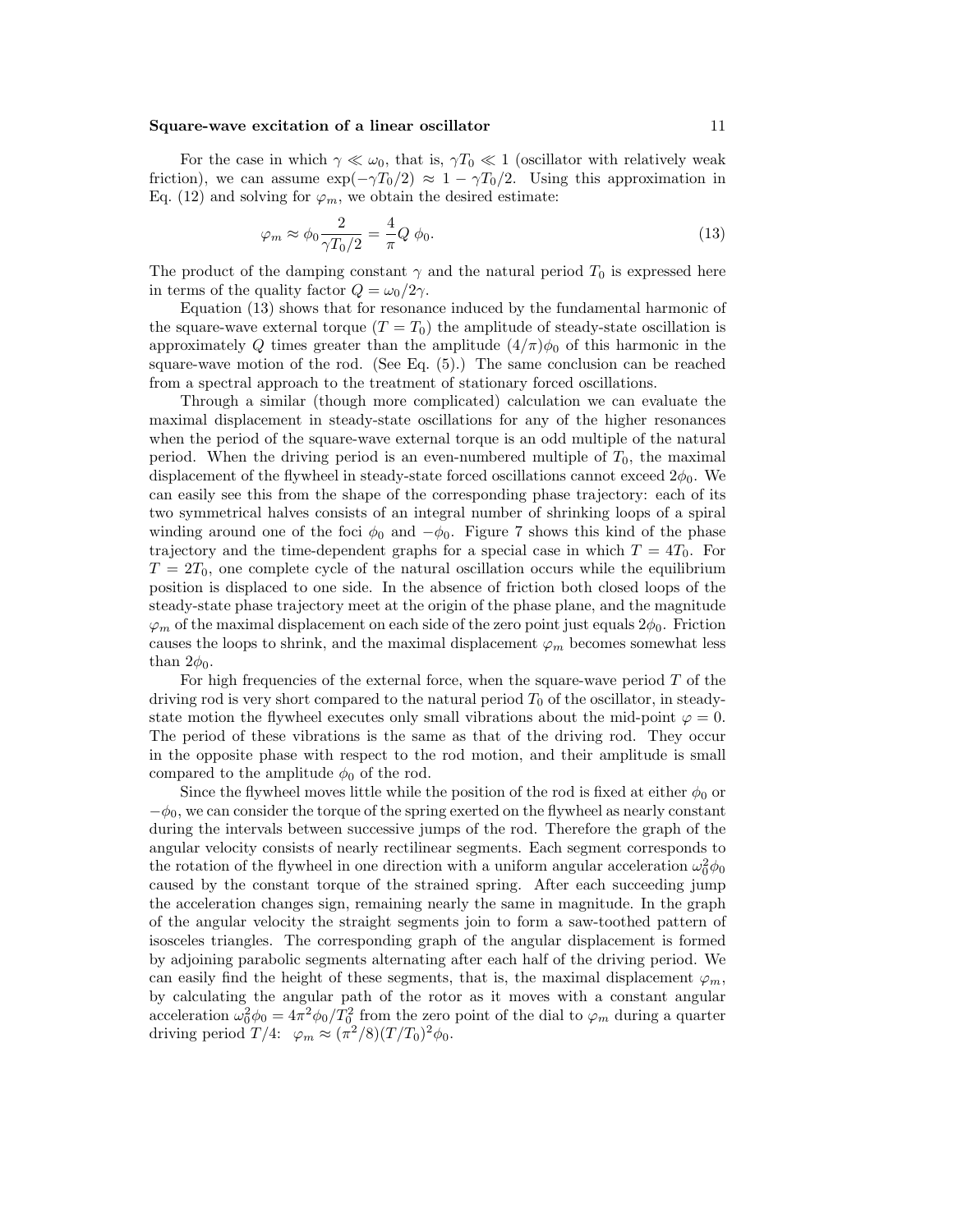

Figure 7. The graphs of the time dependence of the angular position and of the angular velocity together with the phase diagram for steady-state forced oscillations at  $T = 4T_0$ .

## 7. Energy transformations

The exchange of mechanical energy between the oscillator and the source of the external driving force occurs in the investigated system only at the moments when the driving rod jumps from one position to the other. During the intervals between such jumps, while the oscillator executes damped natural oscillations about any of the two displaced equilibrium positions, only an alternating partial conversion between the elastic potential energy of the strained spring and the kinetic energy of the flywheel occurs, accompanied by the gradual dissipation of mechanical energy because of friction.

A parabolic potential well corresponds to each of the two equilibrium positions of the oscillator (Fig. 8). When the flywheel is located at the angle  $\varphi$  from its central position, the corresponding potential energy of the spring is given by one of the two quadratic functions:

$$
U(\varphi) = \frac{1}{2}k(\varphi \mp \phi_0)^2.
$$
 (14)

At an instantaneous jump of the driving rod from one position to the other the angular velocity of the massive flywheel and hence its kinetic energy do not change. An abrupt change occurs only in the value of the elastic potential energy of the spring. This causes the representative point to make an abrupt vertical transition from one of the parabolic potential wells to the other at a fixed value of the angle  $\varphi$ . During the interval before the next jump, while the oscillator executes damped natural oscillations about a displaced equilibrium position, the point which represents the total energy travels back and forth between the walls of the corresponding potential well, descending gradually toward the bottom because of energy losses caused by friction. This behavior is clearly seen in Fig. 8.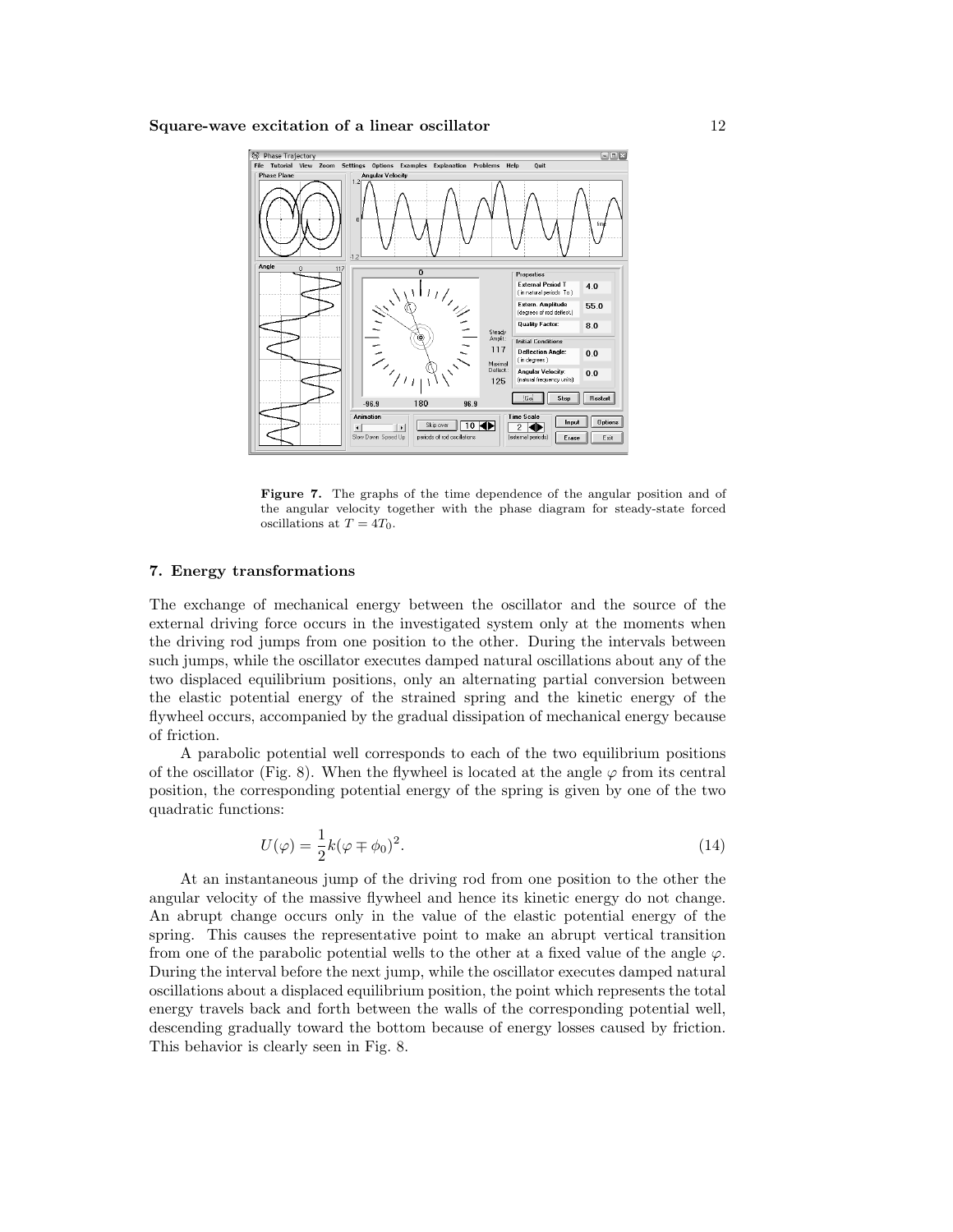

**Figure 8.** Energy transformations at steady-state oscillations with  $T = 3T_0$ . Curve  $1$  – potential energy, curve  $2$  – kinetic energy, curve  $3$  – total energy

It is important to note that in this simplified model of the physical system the deformation of the spiral spring is assumed to be quasistatic. In other words, we ignore the possibility that the spring vibrates as a system with distributed parameters, whose each portion has both elastic and inertial properties. For a light spring (attached to a comparatively massive flywheel) these vibrations are characterized by much higher frequencies than the frequencies of the torsional oscillations of the flywheel. These rapid vibrations of the spring quickly damp out.

The assumption concerning the quasistatic character of the spring deformation in the mechanical model, i.e., the assumption of possibility to neglect rapid vibrations of the spring as a system with distributed parameters, corresponds to the ordinary implicit assumption that the current in the analogous oscillatory circuit is quasistationary. According to this assumption, the momentary value of the current is the same along the whole circuit. The assumption is valid if the inductance and capacitance of the wires are negligible compared with the inductance of the coil and the capacitance of the capacitor respectively. In this case the oscillatory circuit can be treated as a system with lumped parameters (as a system with one degree of freedom), in which all the capacitance is concentrated in the capacitor and all the inductance is concentrated in the coil.

## 8. Concluding remarks

We have considered two different ways of determining the steady-state response of the linear oscillator to a non-harmonic driving force. The traditional approach based on the Fourier decomposition of the input driving force is certainly quite general because it is applicable to an arbitrary periodic excitation. The second method based on representing forced oscillations as some sequence of natural oscillations about displaced equilibrium positions can be used only for piecewise constant excitations. Nevertheless, this approach physically is much more obvious, and allows also to understand transient